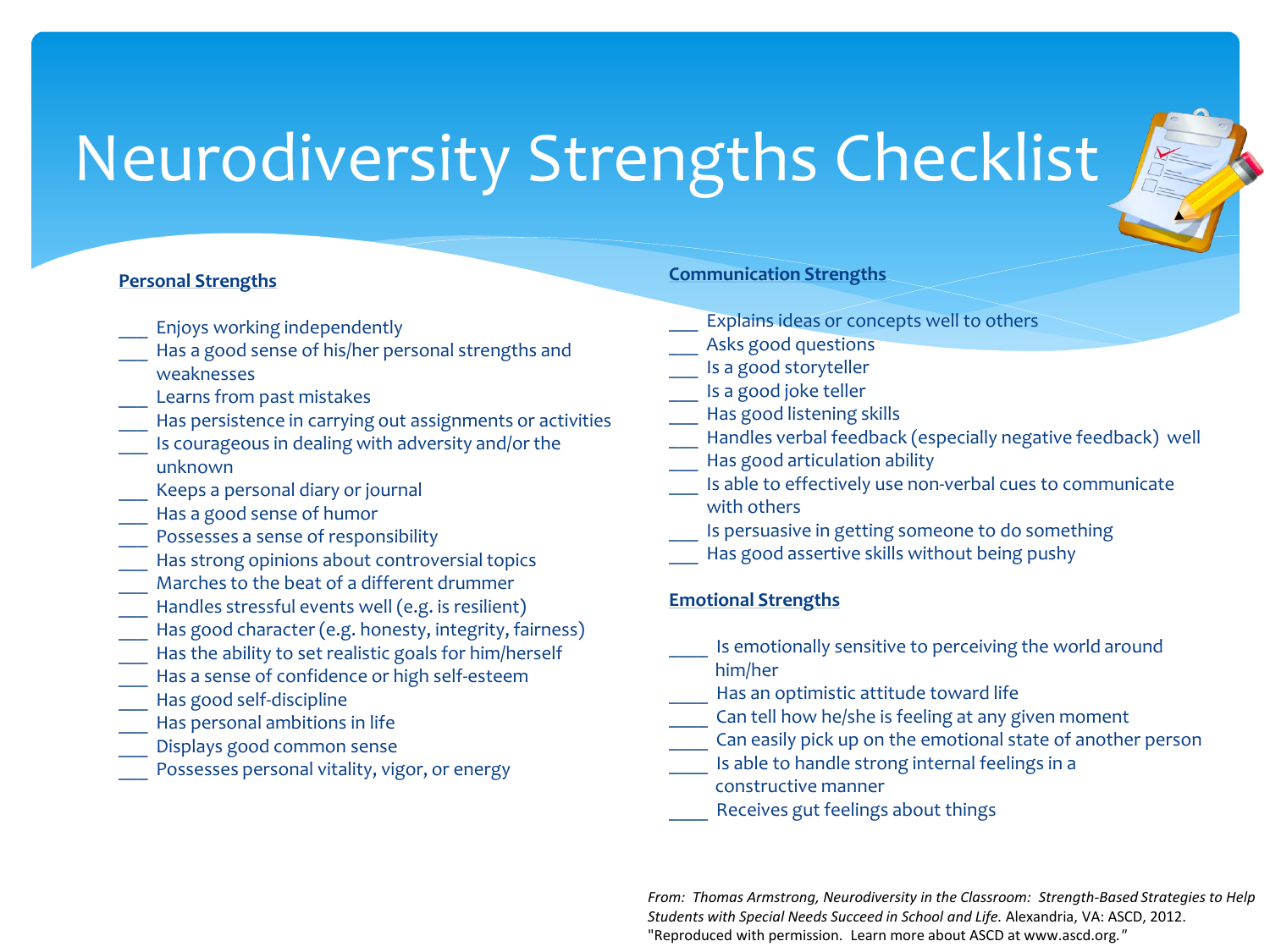

- Has leadership ability
- Has a good sense of empathy for others
- Enjoys socializing with others
- Is good at helping others
- Is kind or affectionate towards others
- Has at least one good friend
- Prefers working with others
- Likes to play board games and/or card games with others
- Has skill in refereeing disputes conflicts between classmates
- Is polite and has good manners
- <sup>-</sup> Is able to work out his/her own conflicts with others
- Works well in groups
- \_\_\_ Volunteers his/her time in some worthy cause
- Belongs to at least one club or social group (e.g. Scouts.)
- Has a good relationship with at least one family member
- \_\_\_ Is friendly to others
- Is good at sharing with others
- Follows class rules
- Has a good relationship with at least one teacher in the school
- Has good personal hygiene
- Trusts others without being taken in
- Is liked by his peers

## **Cognitive Strengths**

- Has good organizational skills
- Has good study skills
- Is able to use cognitive strategies (e.g. self-talk) in
- solving problems
- Is able to pay close attention to details
- Has a good short-term and/or long-term memory
- \_\_\_ Is able to think ahead
- Is able to become totally absorbed in an activity
- \_\_\_ Can easily divide his attention between two or more activities

## **Cultural Strengths**

- Has traveled to other countries
- Speaks more than one language
- Is tolerant of others who have cultural, ethnic, or racial
- differences
- Has pride in his/her own cultural, ethnic, or racial
- background Likes to find out about historical events around the world
- Enjoys learning about different cultural traditions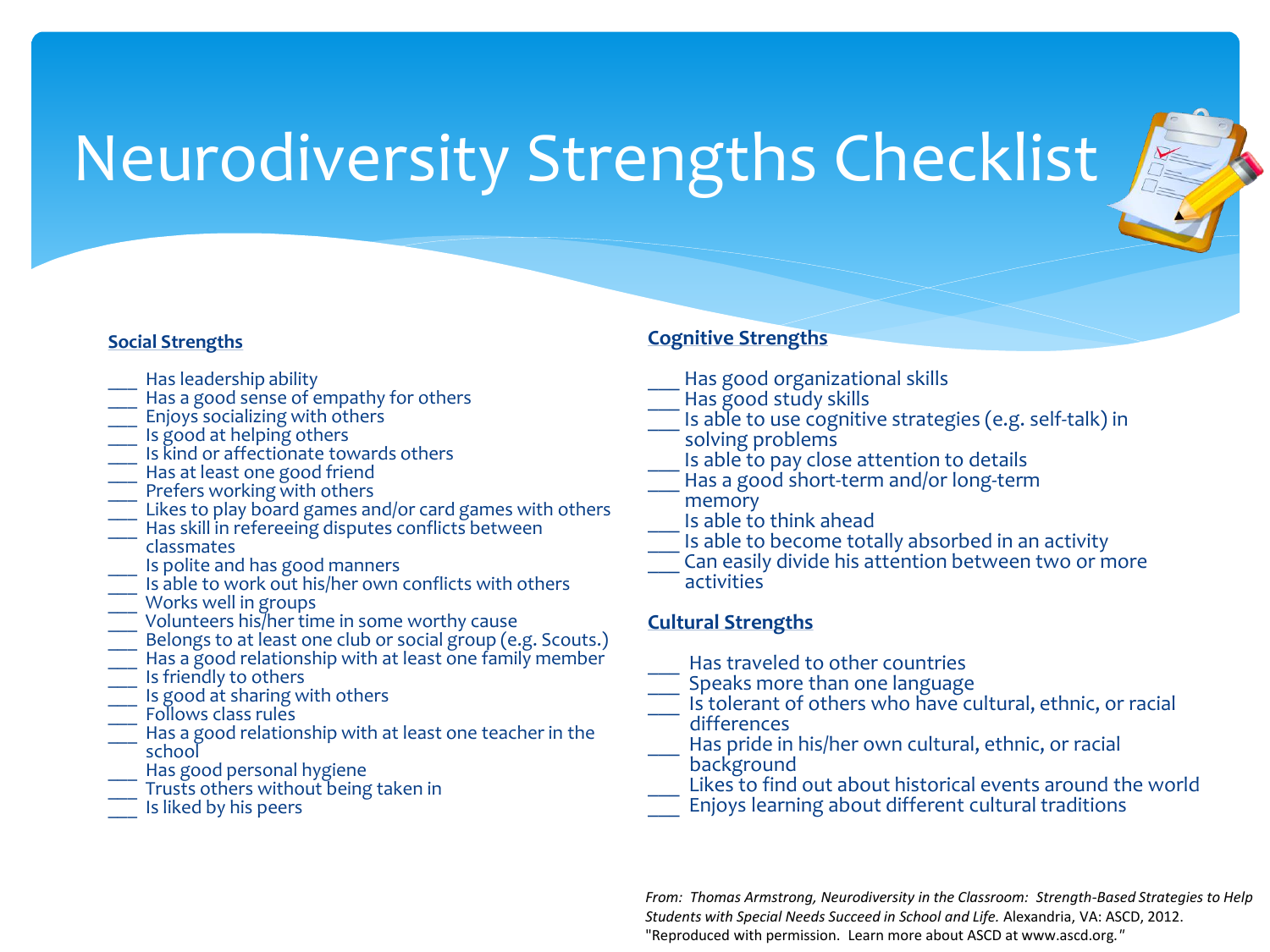

- \_\_\_ Enjoys reading books
- Has good reading comprehension
- Enjoys doing word puzzles or playing word games
- Is a good writer in one or more genres (e.g. poetry, stories, reports, letters)
- \_\_\_ Is a good speller
- Has a large vocabulary
- Enjoys listening to audio books or to someone telling a story or reading out loud

## **Logical Strengths**

- Does well in science class
- Can estimate things easily
- Enjoys working with numbers and/or statistics
- Is good at solving math problems
- Has a chemistry set or other science kit that he/she works with at home
- Has an interest in astronomy, chemistry, physics, or biology
- \_\_\_ Enjoys logical or number games or puzzles like Rubik's cube or Sudoku
- Can easily calculate numbers in his/her head

#### **Visual-Spatial Strengths**

- Has an aptitude for fixing machines
- Likes to create three-dimensional structures with building
- materials
- Is good at doing jigsaw puzzles or other visual puzzles
- Is able to read maps well
- Reports being able to visualize images clearly
- Gets information more easily through pictures than words
- Is sensitive to the visual world around him/her

### **Physical Strengths**

- Has a good sense of balance
- Learns material best when moving around
- Likes to ride his/her bike, skateboard, and/or other self-powered personal vehicle
- Is good at playing team sports like baseball, soccer, basketball, or football
- Is good at playing individual sports like tennis, swimming, gymnastics, or golf
- Is in good physical health
- Likes to dance
- Is physically strong
- Is a fast runner or has other athletic abilities
- Likes to exercise (e.g. weights, aerobics, jogging, treadmill)
- Has good physical endurance
- Has good physical flexibility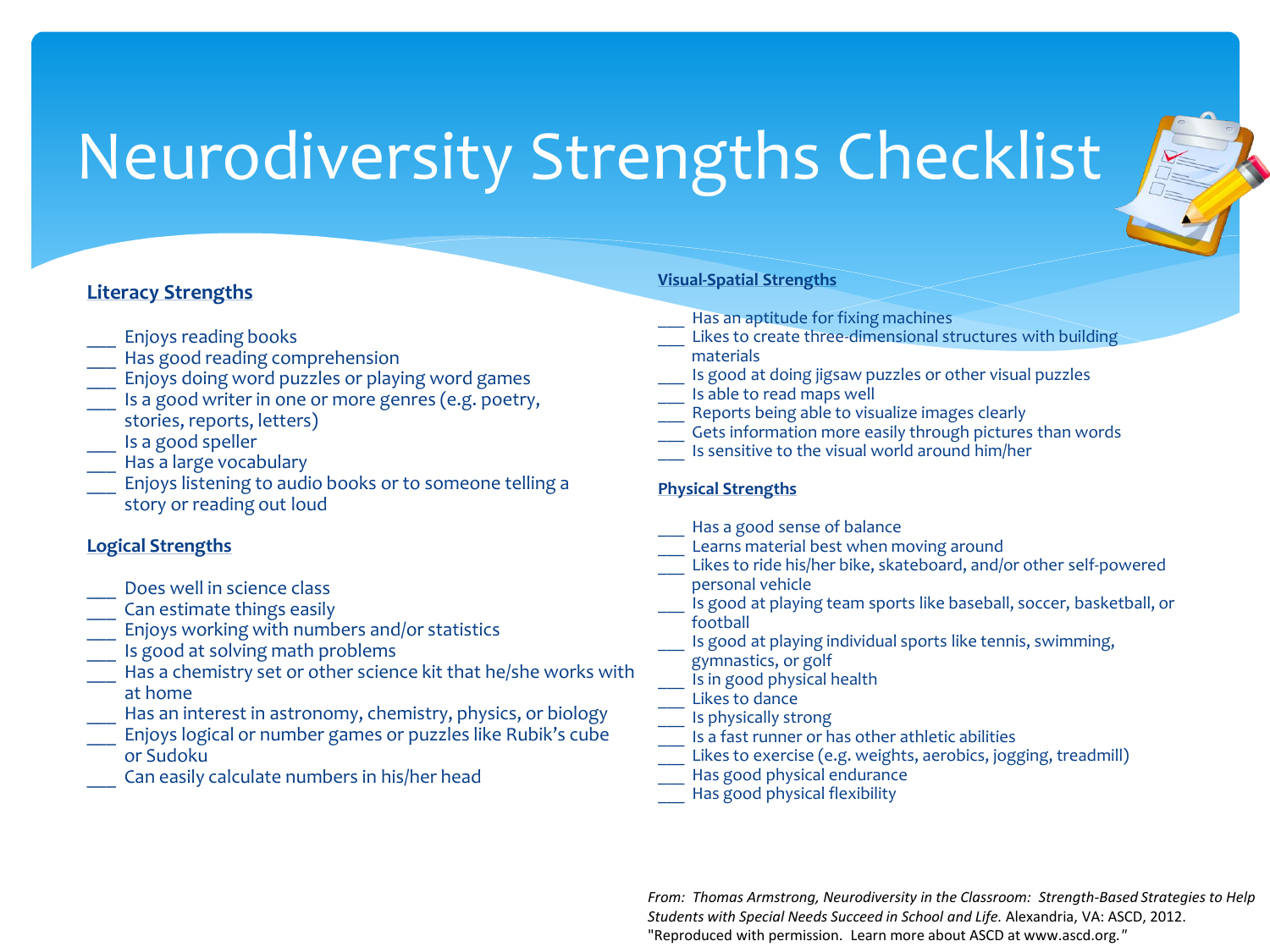

### **Dexterity Strengths**

- Has a hobby building model cars, planes, ships or other
- similar projects
- Displays good handwriting
- Likes to juggle or do magic tricks
- Enjoys hand crafts like knitting, crocheting, embroidery. or needlepoint
- Likes to make things with his/her hands
- Has good tactile ability
- \_\_\_ Enjoys arts and crafts like origami, collage, and/or paper maché
- Enjoys woodworking, carpentry, carving, and/or metal work
- Has good eye-hand coordination

#### **Nature Strengths**

- Has good rapport with animals
- Is good at taking care of plants in the classroom or at home
- Is sensitive to weather patterns
- Takes care of a pet at home or at school
- Is concerned about the welfare of the planet (e.g. is ecologically-minded)
- Likes to go hiking and/or camping in nature
- Enjoys studying nature (e.g. insects, plants, birds, rocks, and/or animals)
- Likes to hunt or fish
- Has a good sense of direction

#### **Musical Strengths**

- Is sensitive to the rhythms of music
- \_\_\_ Enjoys playing a musical instrument
- Knows the music and lyrics of many songs
- Has a particular interest in one or more musical
- genres (e.g. rock, classical, jazz) Enjoys listening to music
- Has a good sense of hearing auditory acuity
- Has a good sense of pitch
- Has a good singing voice
- Makes up his/her own tunes or melodies with or without/lyrics

### **High Tech Strengths**

- Likes to spend time using a computer, tablet, or smart phone
- Has a facility for playing video games
- Likes to surf the Internet
- Knows how to set up audio-visual or computer equipment
- Likes to text on the phone
- Enjoys social networking (e.g. blog, website, Facebook)
- Enjoys using a still camera or video camera to record events or express him/herself
- Has several his/her own favorite movies or TV shows that
- he/she likes to talk about
- \_\_\_\_Understands at least one computer language